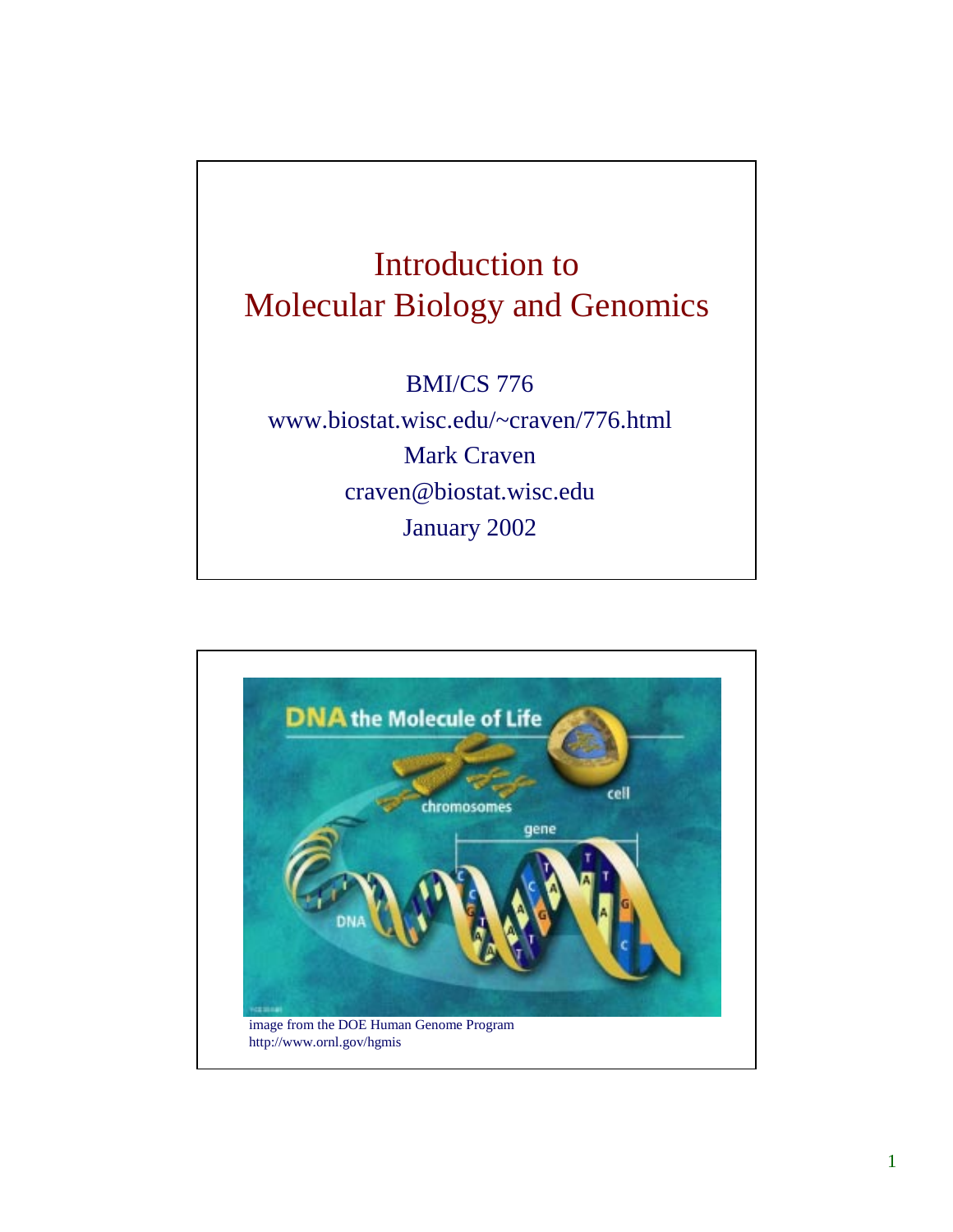# DNA

- can be thought of as the "blueprint" for an organism
- composed of small molecules called *nucleotides*
- four different nucleotides distinguished by the four *bases*: adenine (A), cytosine (C), guanine (G) and thymine (T)
- a polymer: large molecule consisting of similar units (nucleotides in this case)

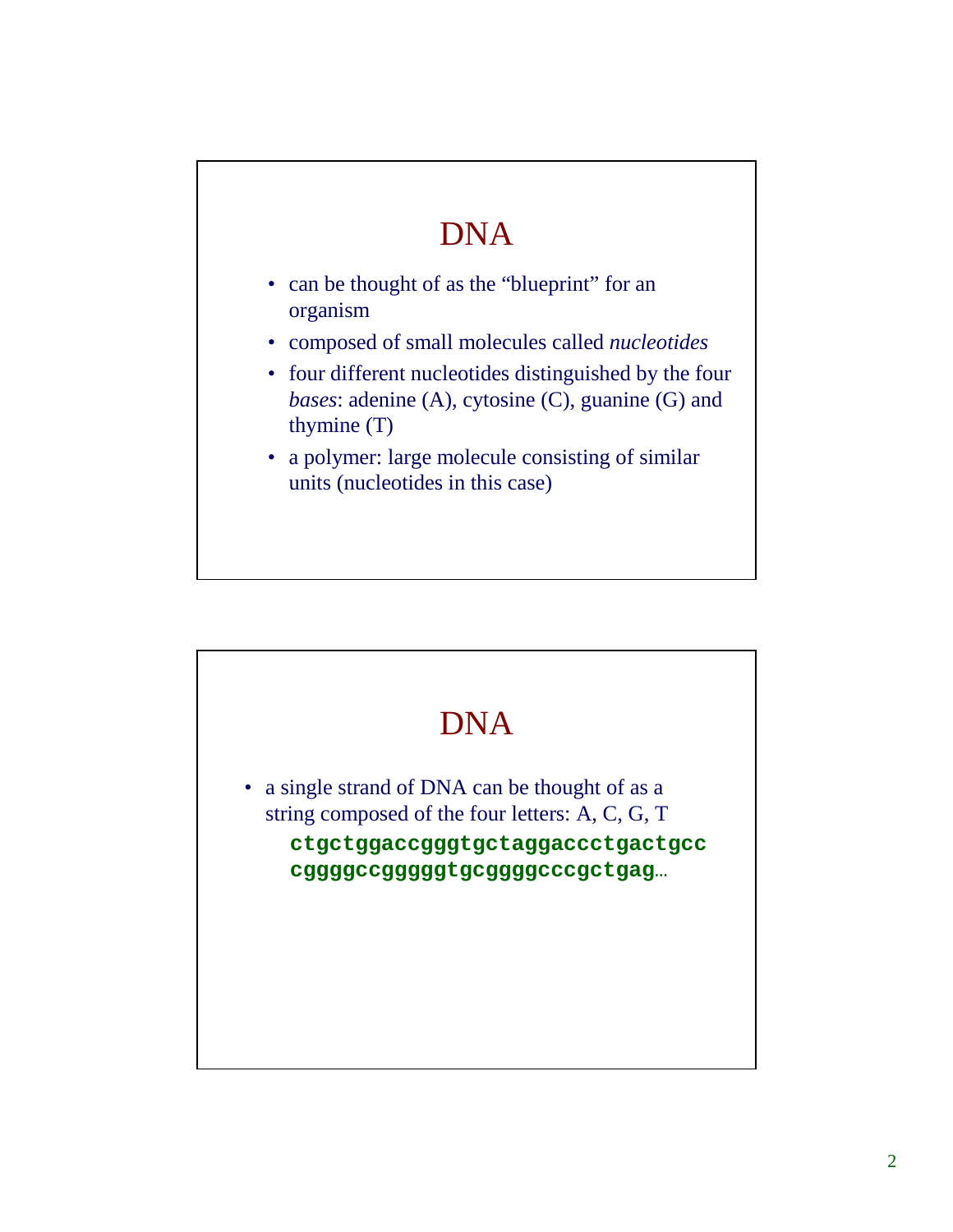#### The Double Helix

• DNA molecules usually consist of two strands arranged in the famous double helix



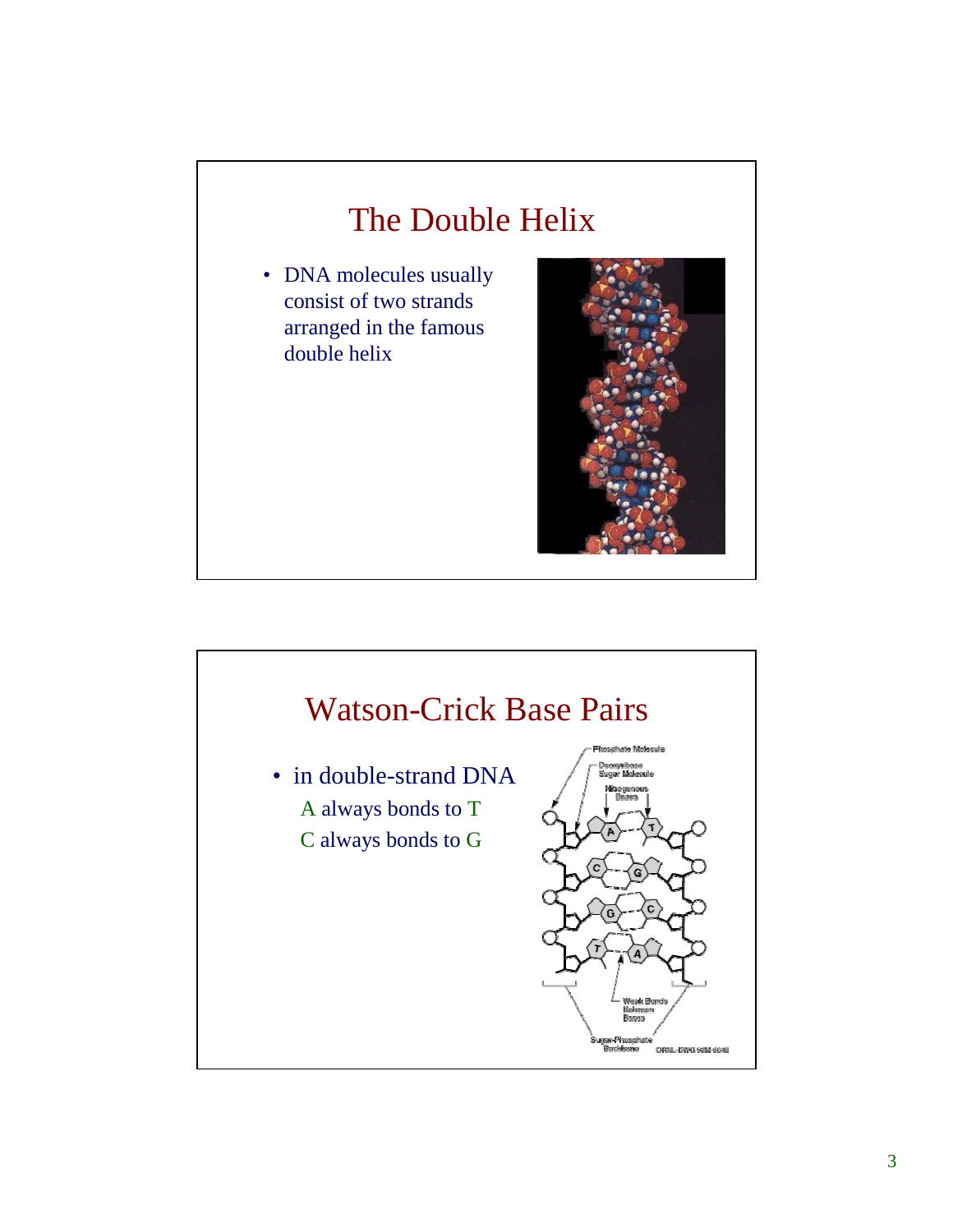## The Double Helix

- each strand of DNA has a "direction"
	- at one end, the terminal carbon atom in the backbone is the 5' carbon atom of the terminal sugar
	- at the other end, the terminal carbon atom is the 3' carbon atom of the terminal sugar
- therefore we can talk about the *5'* and the *3'* ends of a DNA strand
- in a double helix, the strands are *antiparallel* (arrows drawn from the 5' end to the 3' end go in opposite directions)

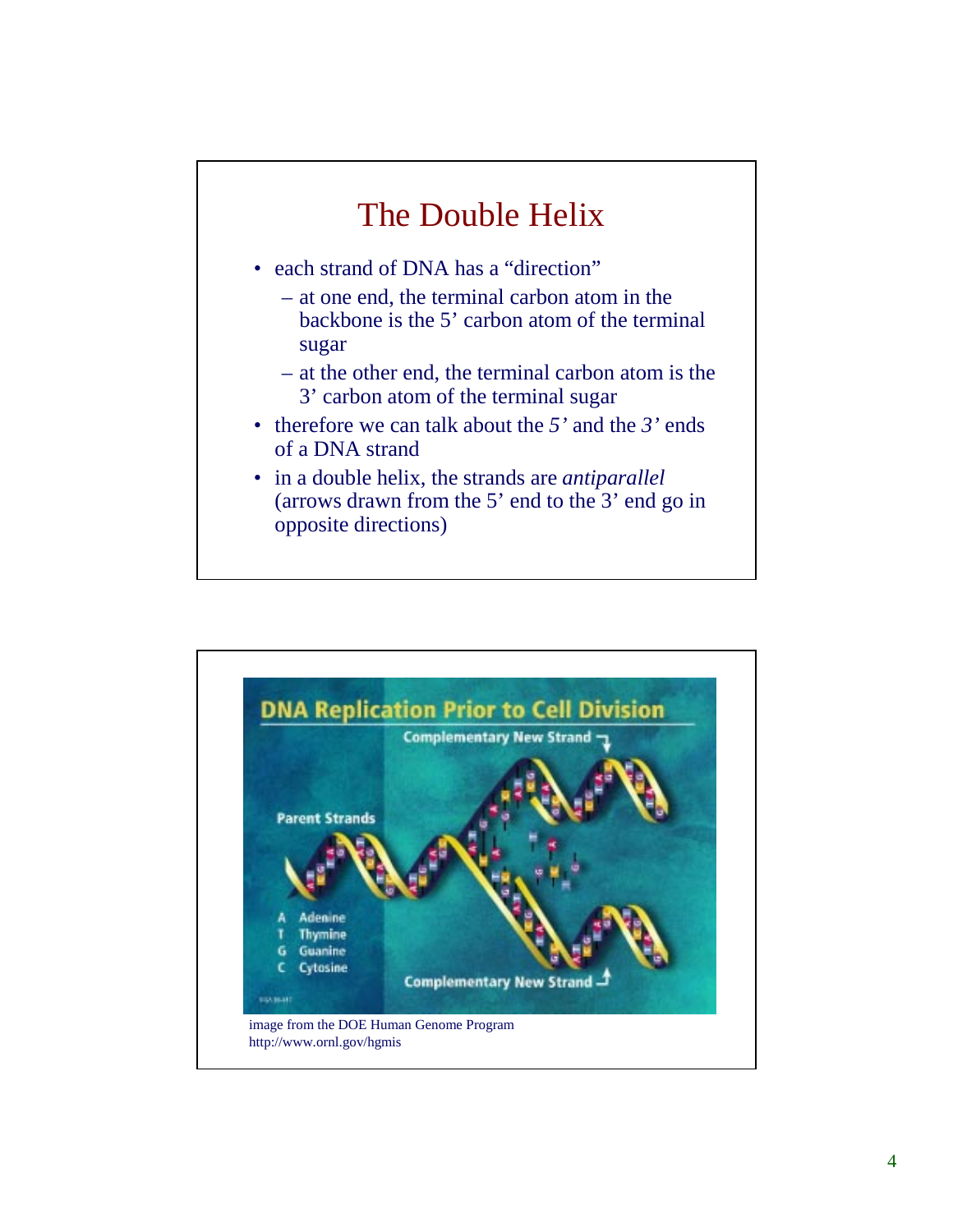#### **Chromosomes**

- DNA is packaged into individual *chromosomes* (along with proteins)
- *prokaryotes* (single-celled organisms lacking nuclei) have a single circular chromosome
- *eukaryotes* (organisms with nuclei) have a species-specific number of linear chromosomes

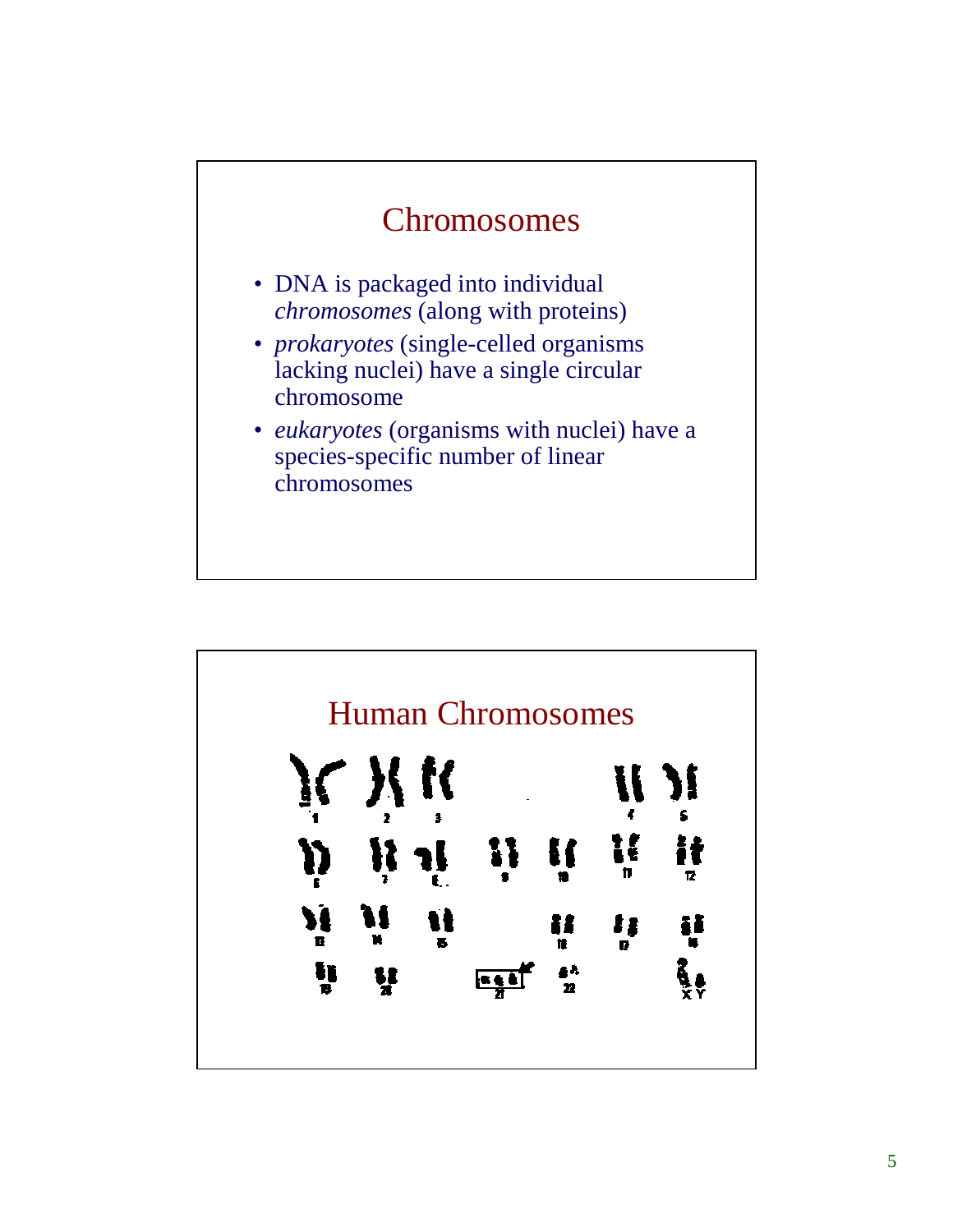### Genomes

- the term *genome* refers to the complete complement of DNA for a given species
- the human genome consists of 46 chromosomes.
- every cell (except sex cells and mature red blood cells) contains the complete genome of an organism

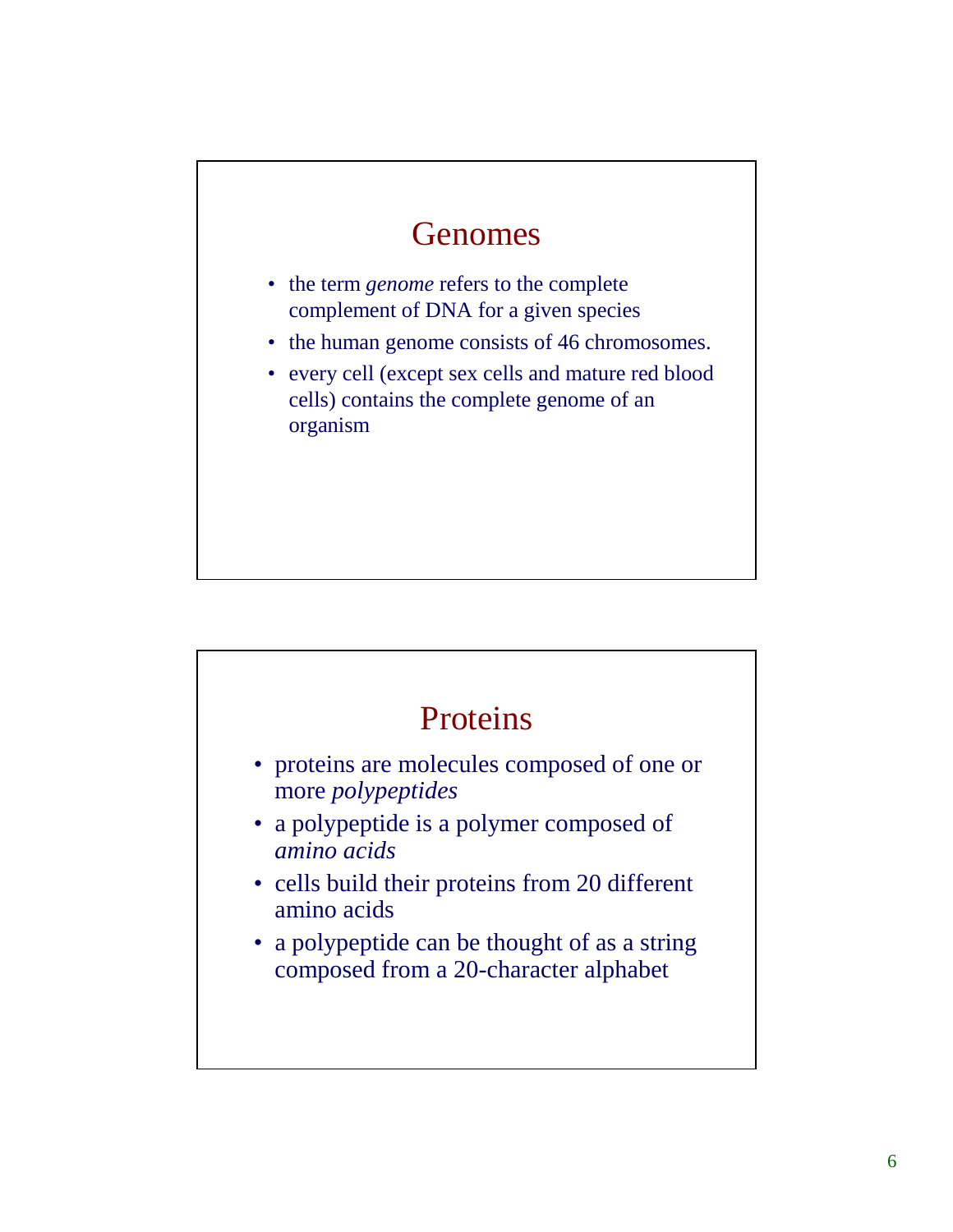## Protein Functions

- structural support
- storage of amino acids
- transport of other substances
- coordination of an organism's activities
- response of cell to chemical stimuli
- movement
- protection against disease
- selective acceleration of chemical reactions

|                      | <b>Amino Acids</b> |   |  |
|----------------------|--------------------|---|--|
| <b>Alanine</b>       | Ala                | A |  |
| Arginine             | Arg                | R |  |
| <b>Aspartic Acid</b> | Asp                | D |  |
| Asparagine           | Asn                | N |  |
| Cysteine             | Cys                | C |  |
| <b>Glutamic Acid</b> | Glu                | Е |  |
| Glutamine            | GIn                | Q |  |
| Glycine              | Gly                | G |  |
| <b>Histidine</b>     | <b>His</b>         | н |  |
| Isoleucine           | lle                | ı |  |
| Leucine              | Leu                | L |  |
| Lysine               | Lys                | κ |  |
| <b>Methionine</b>    | <b>Met</b>         | м |  |
| Phenylalanine        | Phe                | F |  |
| <b>Proline</b>       | Pro                | P |  |
| <b>Serine</b>        | Ser                | s |  |
| <b>Threonine</b>     | <b>Thr</b>         | т |  |
| Tryptophan           | <b>Trp</b>         | W |  |
| <b>Tyrosine</b>      | Tyr                | Y |  |
| Valine               | Val                | v |  |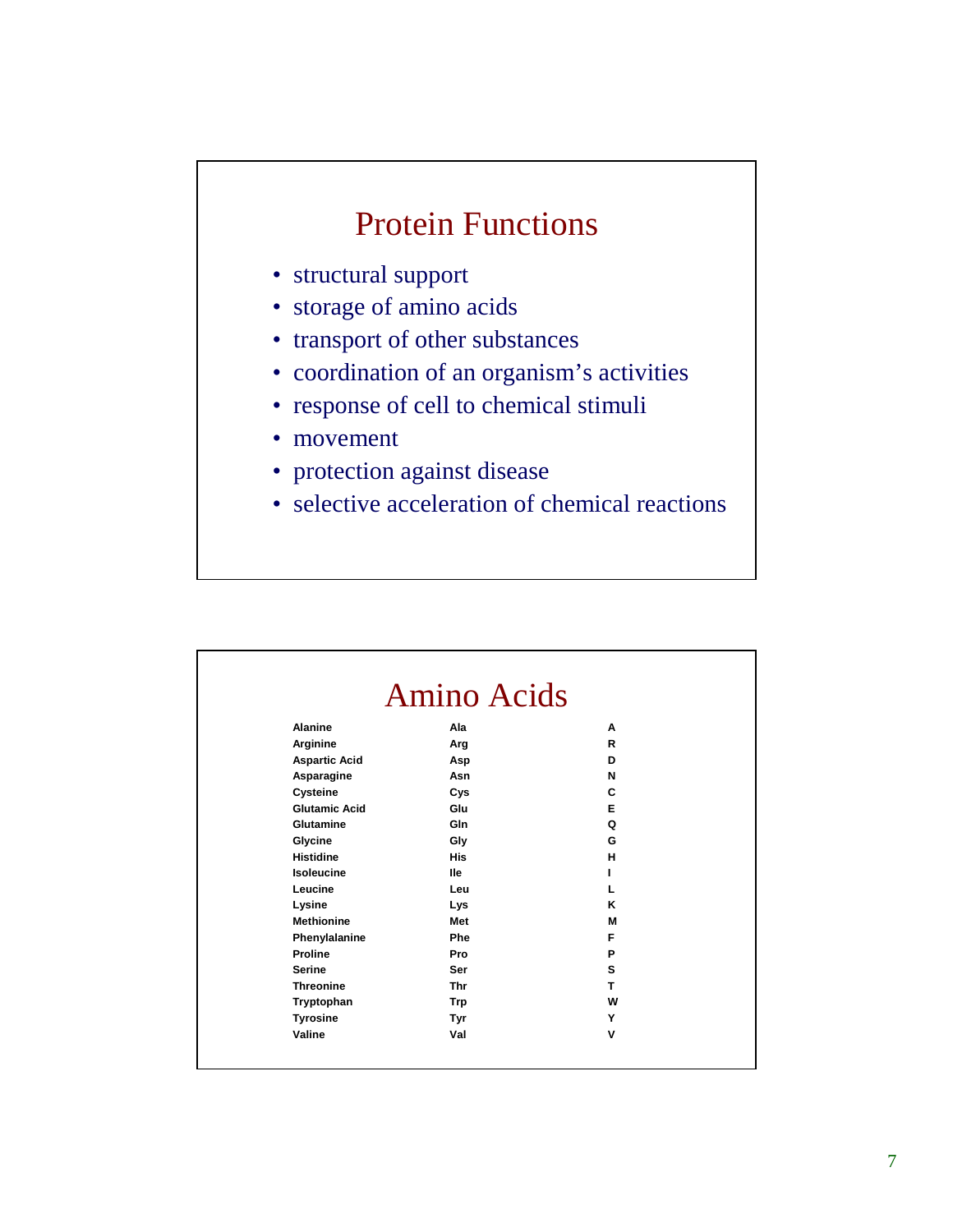

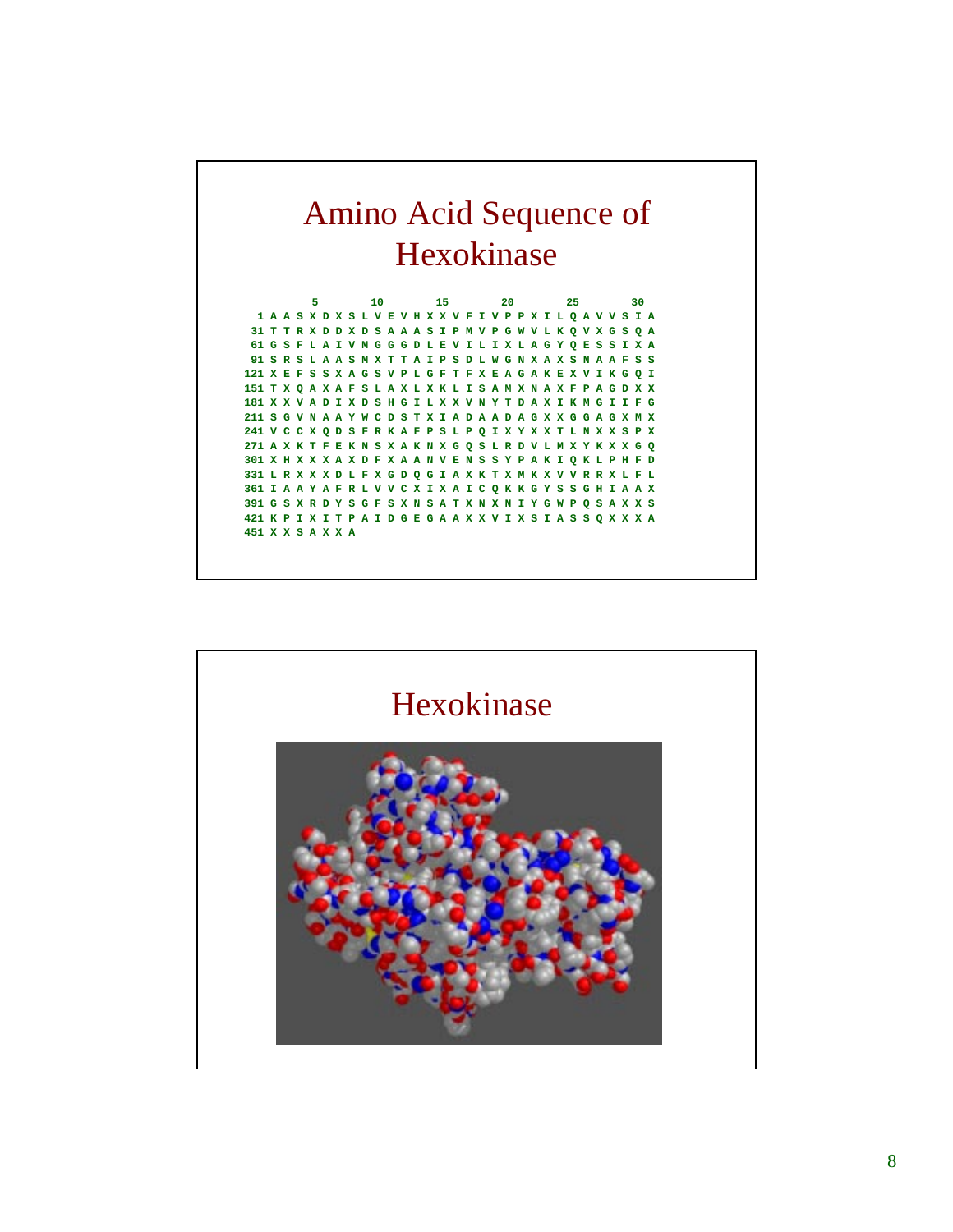

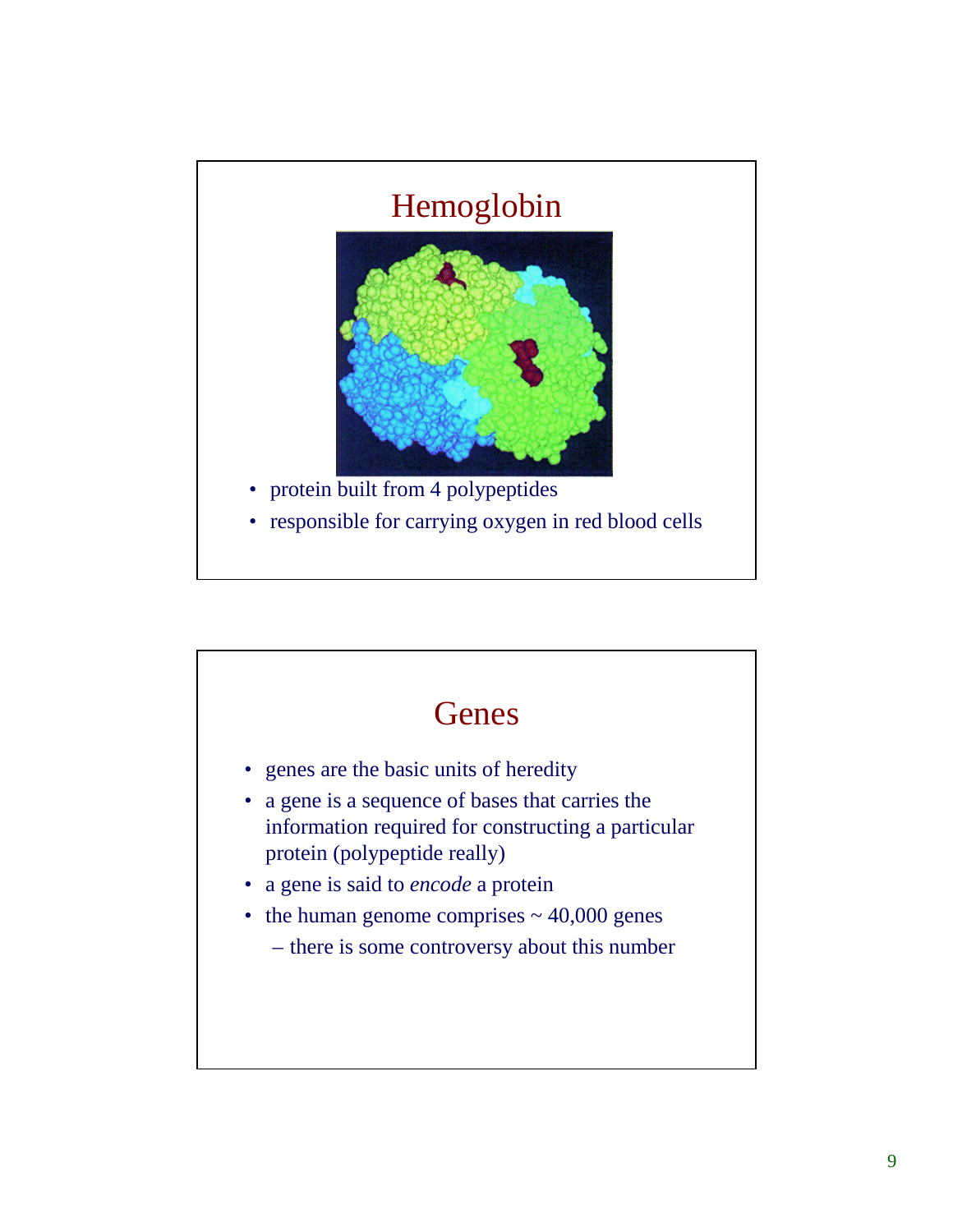

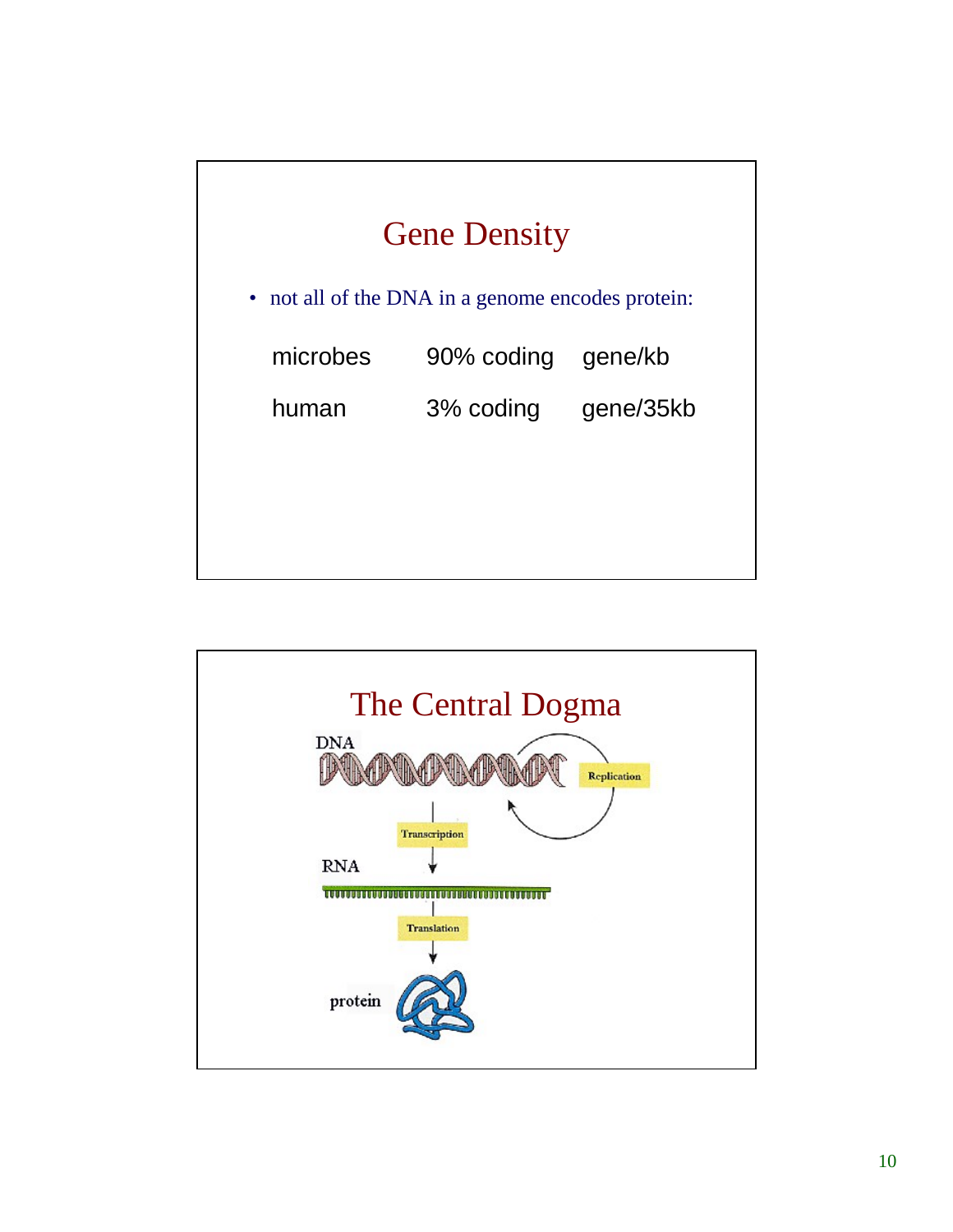# RNA

- RNA is like DNA except:
	- backbone is a little different
	- usually single stranded
	- the base uracil (U) is used in place of thymine (T)
- a strand of RNA can be thought of as a string composed of the four letters: A, C, G, U

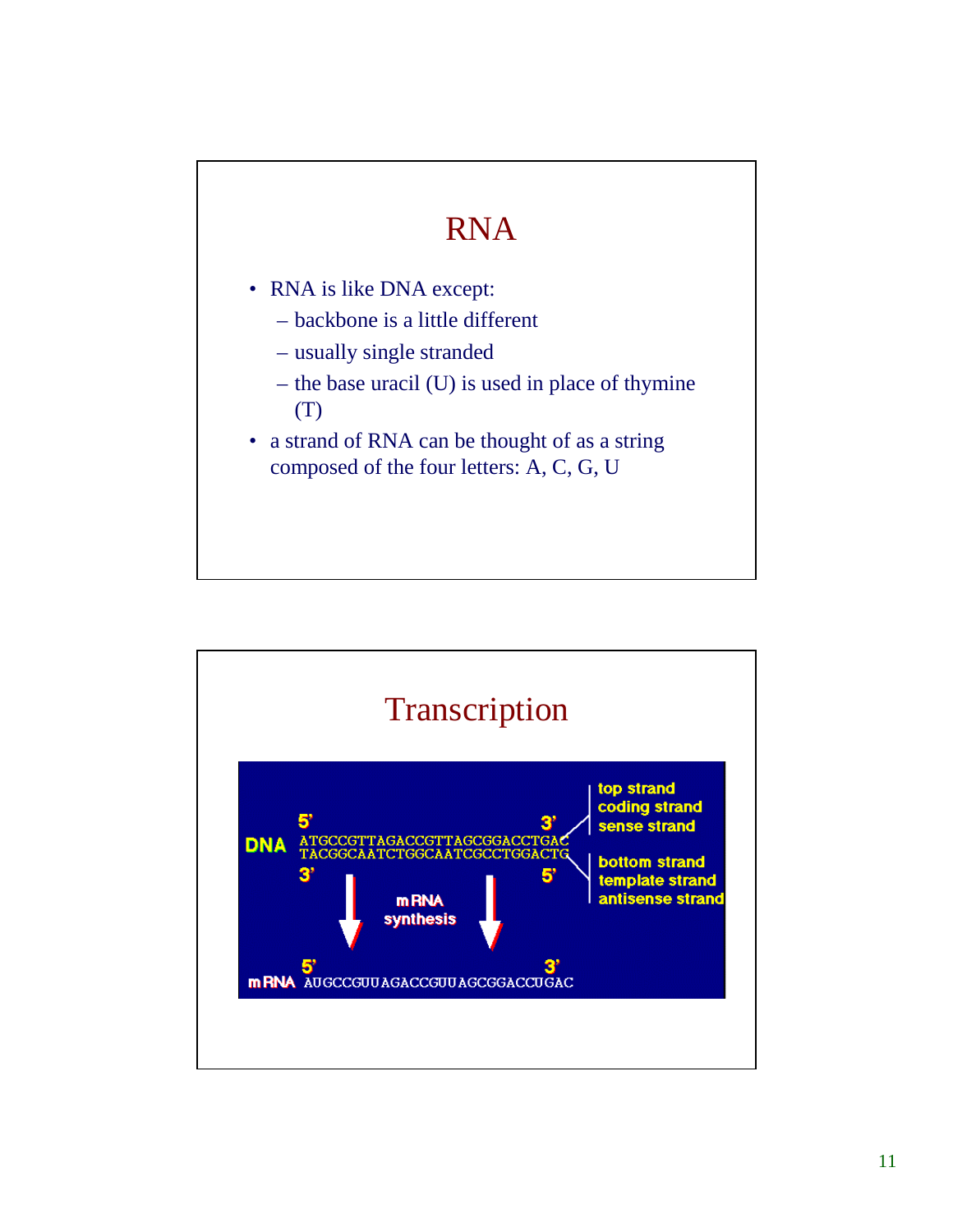

| The Genetic Code<br>Second letter |   |                                                                |                    |                          |            |                          |                          |                          |                          |        |
|-----------------------------------|---|----------------------------------------------------------------|--------------------|--------------------------|------------|--------------------------|--------------------------|--------------------------|--------------------------|--------|
|                                   |   |                                                                | U                  |                          | c          |                          | А                        |                          | G                        |        |
|                                   |   | UUU<br>UUC                                                     | Phenyl-<br>alanine | <b>UCU</b><br>UCC        |            | <b>UAU</b><br><b>UAC</b> | Tyrosine                 | UGU<br><b>UGC</b>        | Cysteine                 | U<br>Ć |
|                                   | U | <b>UUA</b><br><b>UUG</b>                                       | Leucine            | <b>UCA</b><br><b>UCG</b> | Serine     | <b>UAA</b><br><b>UAG</b> | Stop codon<br>Stop codon | <b>UGA</b><br>UGG        | Stop codon<br>Tryptophan | A<br>G |
|                                   |   | CUU<br>CUC                                                     | Leucine            | CCU<br>CCC               | Proline    | CAU<br>CAC               | Histidine                | CGU<br>CGC               |                          | U<br>c |
| letter                            | c | <b>CUA</b><br>CUG                                              |                    | CCA<br>CCG               |            | CAA<br>CAG               | Glutamine                | CGA<br>CGG               | Arginine                 | А<br>G |
| First                             | А | AUU<br>AUC                                                     | Isoleucine         | ACU<br>ACC               | Threonine  | AAU<br>AAC               | Asparagine               | AGU<br>AGC               | Serine                   | U<br>c |
|                                   |   | <b>AUA</b><br>Methionine:<br>initiation<br><b>AUG</b><br>codon | ACA<br>ACG         |                          | AAA<br>AAG | Lysine                   | AGA<br>AGG               | Arginine                 | А<br>G                   |        |
|                                   | G | GUU<br>GUC                                                     | Valine             | GCU<br>GCC               | Alanine    | GAU<br>GAC               | Aspartic<br>acid         | GGU<br>GGC<br>GGA<br>GGG | Glycine                  | U<br>c |
|                                   |   | <b>GUA</b><br>GUG                                              |                    | GCA<br>GCG               |            | GAA<br>GAG               | Glutamic<br>acid         |                          |                          | А<br>G |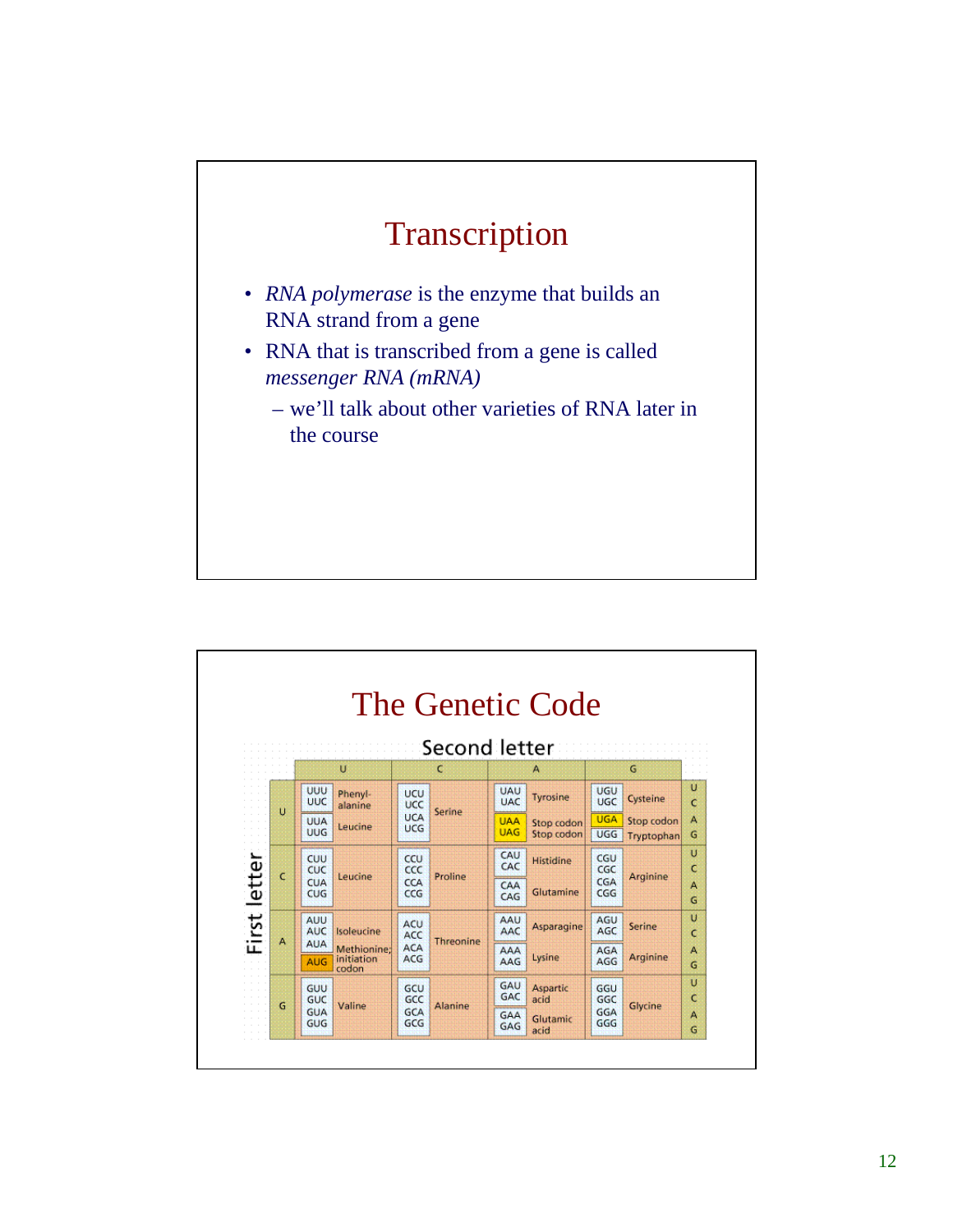

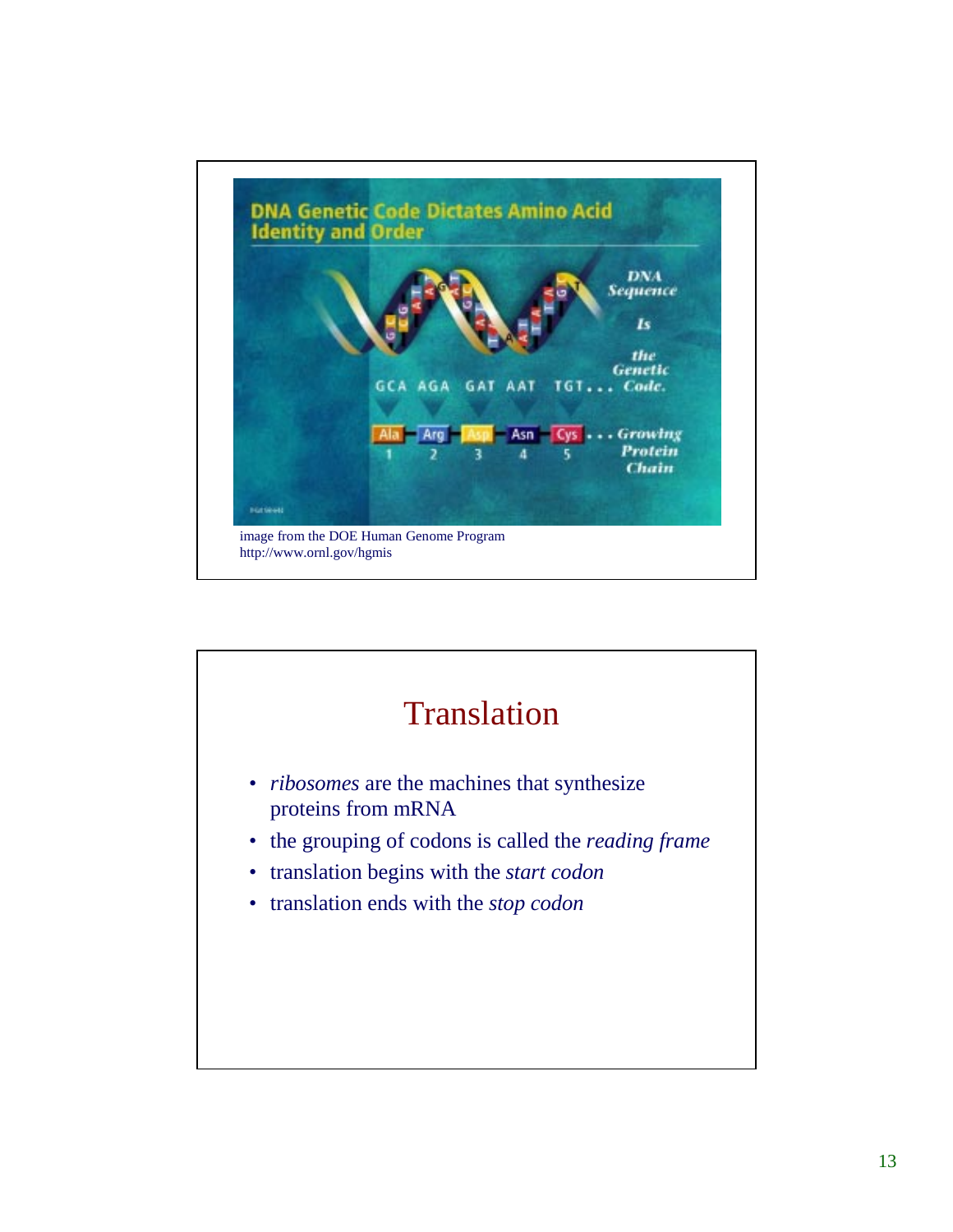

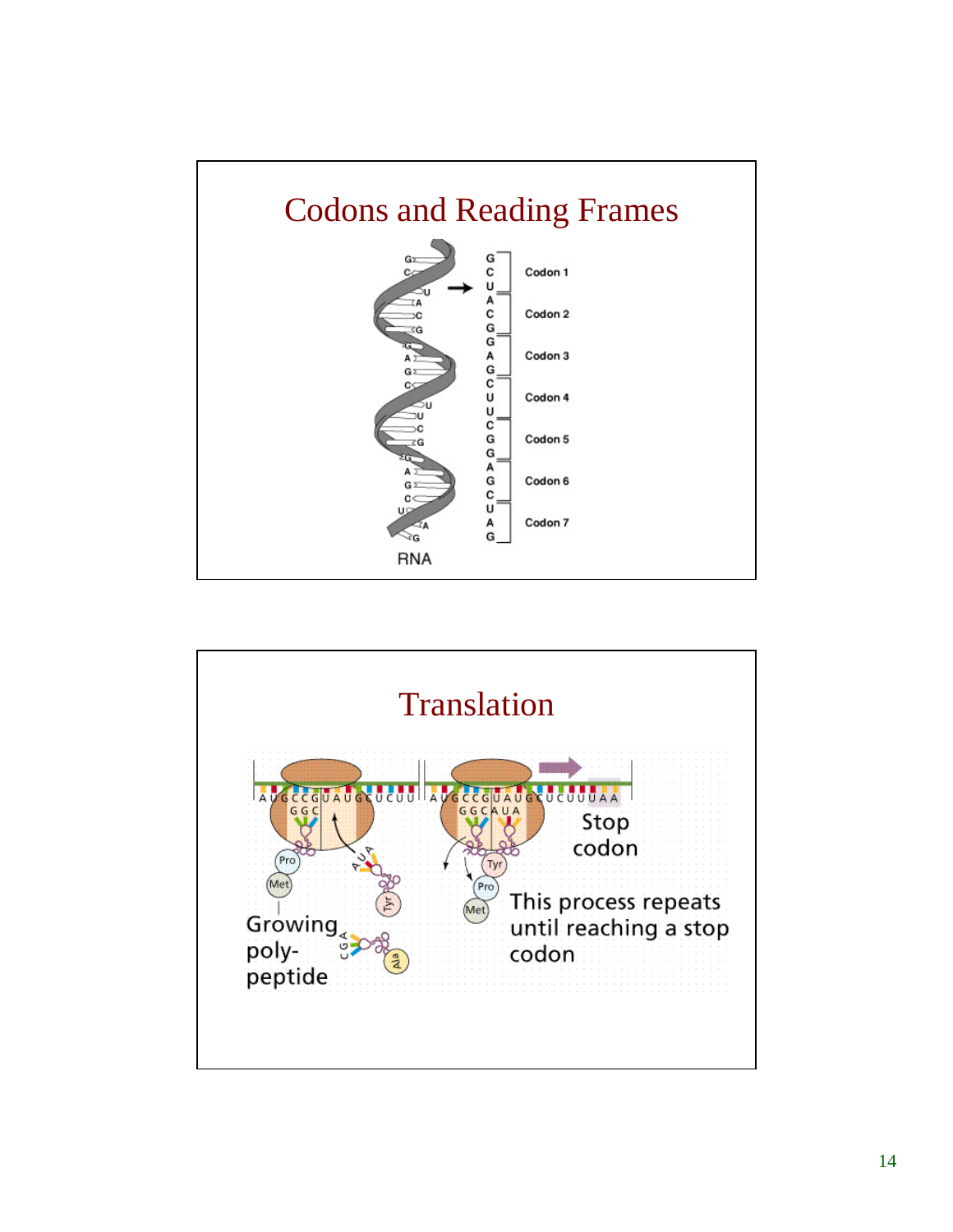

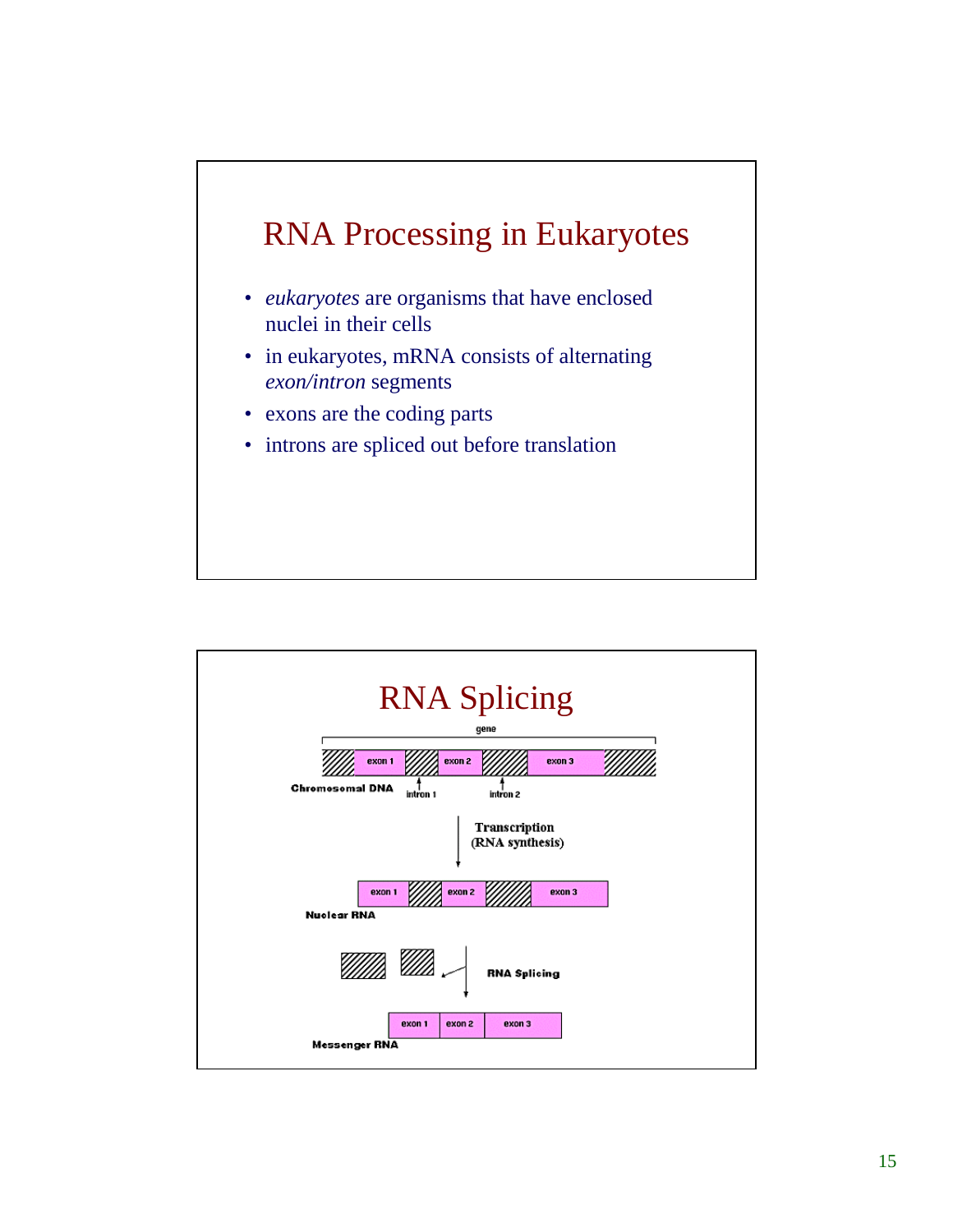